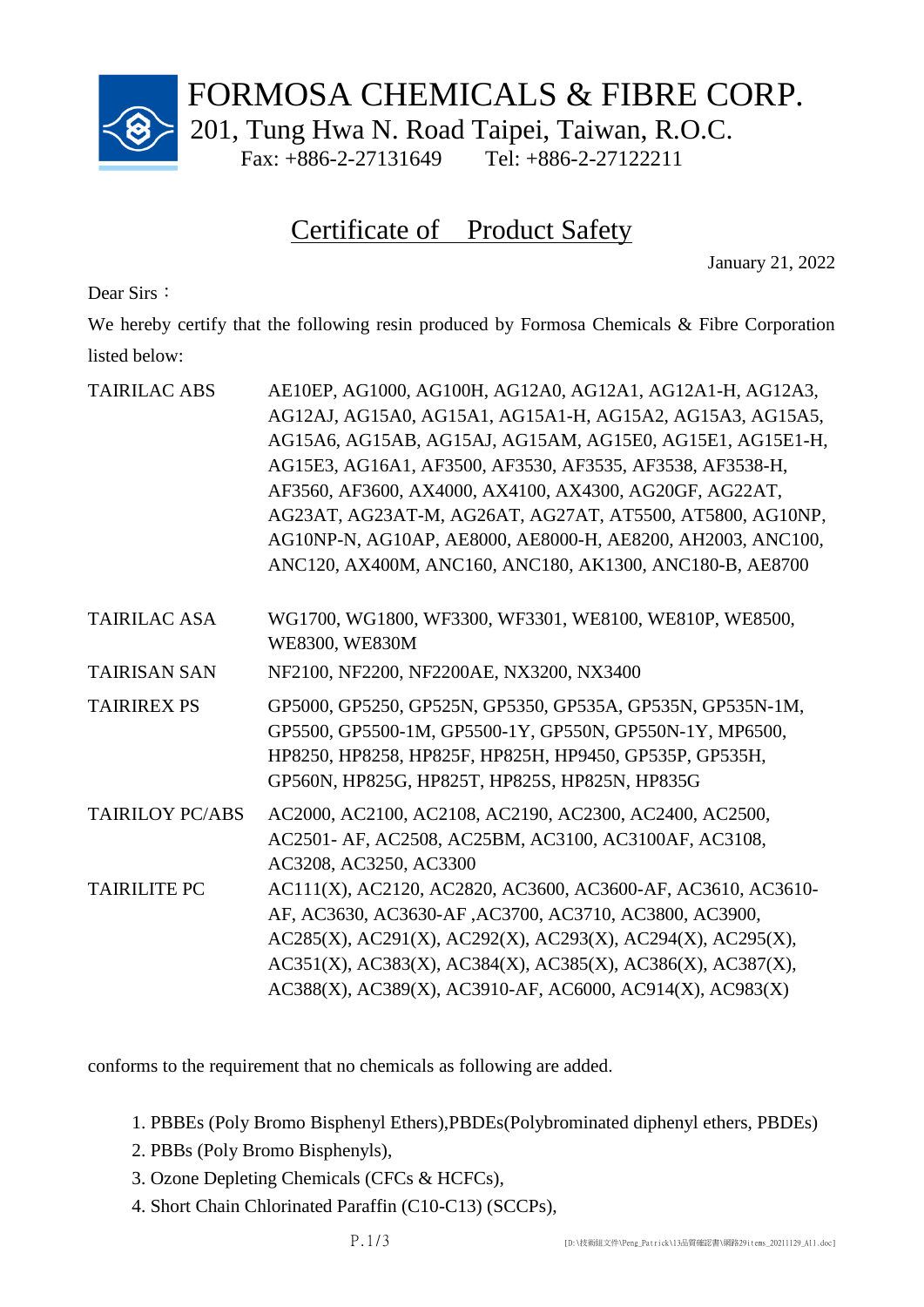

## FORMOSA CHEMICALS & FIBRE CORP.

201, Tung Hwa N. Road Taipei, Taiwan, R.O.C.

Fax: +886-2-27131649 Tel: +886-2-27122211

- 5. Polyvinyl Chloride (PVC),
- 6. Mercury (Hg) and its compounds,
- 7. Lead (Pb) and its compounds,
- 8. Cadmium (Cd) and its compounds,
- 9. Chromium (Cr) and its compounds,
- 10. Arsenic (As) and its compounds,
- 11. Antimony (Sb) and its compounds,
- 12. Selenium (Se) and its compounds,
- 13. Barium (Ba) and its compounds,
- 14. Chromium (Cr) VI and its compounds,
- 15. Organic tin compounds,
- 16. Polychlorinated Biphenyls (PCBs) and Terphenyls (PCTs),
- 17. Poly naphthalenes,
- 18. Azo compounds,
- 19. Polychlorinated naphthalene,
- 20. Asbestos,
- 21. Phthalates
	- (1).Di-(2-ethylhexyl) phthalate (DEHP)
	- (2).Butyl benzyl phthalate (BBP)
	- (3).Dibutyl phthalate (DBP)
		- (4). Diisobutyl phthalate (DIBP)
		- (5). Diisodecyl phthalate (DIDP)
		- (6). Diisononyl phthalate (DINP)
		- (7). Di-n-octyl phthalate (DNOP)
		- (8). Dipropylheptyl phthalate
		- (9). 1,2-Benzenedicarboxylic acid, dihexyl ester, branched and linear (DHP)
		- (10). 1,2-Benzenedicarboxylic acid, dipentylester, branched and linear (DPP)
		- (11). N-pentyl iso-pentyl phthalate (NPIPP)
		- (12). Diisononyl adipate
		- (13). Di-2-ethylhexyl adipate (DEHA)
		- (14). Dimethyl phthalate (DMP)
		- (15). Dipropyl phthalate (DPrP)
		- (16). Di-cyclohexyl phthalate (DCHP)
		- (17). Di-ethyl phthalate (DEP)
		- (18). Diisooctyl phthalate (DIOP)
		- (19). Di-n-nonyl phthalate (DNNP)
		- (20). Di-n-hexyl phthalate (DNHP)
		- (21). Bis(2-methoxyethyl) phthalate (DMEP)
		- (22). Dibenzyl phthalate
		- (23). Diphenyl phthalate (DPhP)
		- (24). Diisopentyl phthalate (DIPP)
		- (25). Bis(2-ethoxyethyl) phthalate (DEEP)